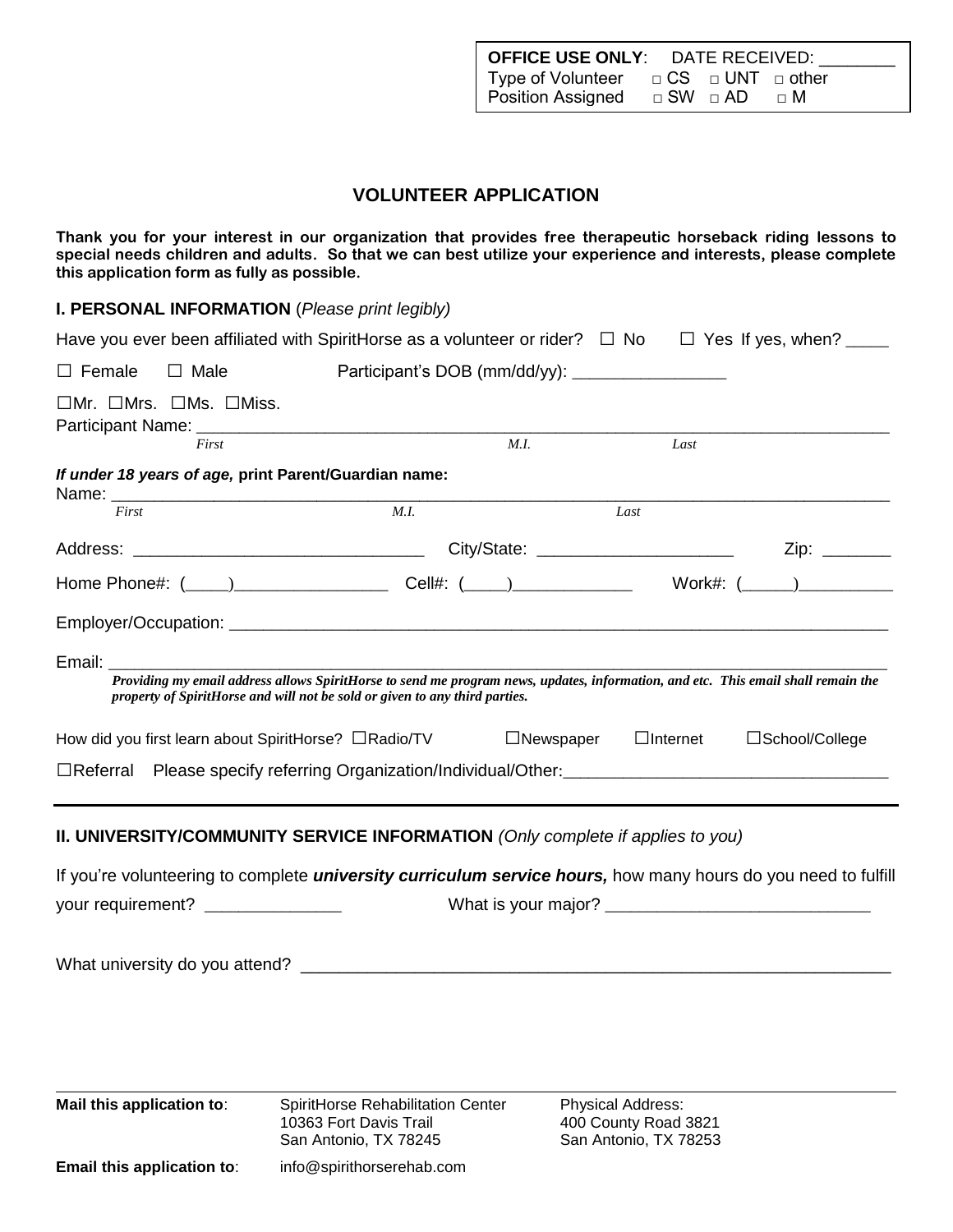### **III. INTERESTS**

| Please list any special skills that you could offer (i.e., sign language, computer, carpentry, Spanish) __________                                                                  |                                                                                  |                          |                      |
|-------------------------------------------------------------------------------------------------------------------------------------------------------------------------------------|----------------------------------------------------------------------------------|--------------------------|----------------------|
| Please describe your general background (i.e., education, work experience) [19] Denomination and the process of                                                                     |                                                                                  |                          |                      |
|                                                                                                                                                                                     |                                                                                  |                          |                      |
| IV. RELATED EXPERIENCE AND SKILLS<br>Have you had previous experience working with youths who are at-risk or have suffered victimization or<br>abuse?<br>$\square$ No<br>$\Box$ Yes | If Yes, please describe including specific skills/degrees: _____________________ |                          |                      |
| Have you had previous experience working with horses?                                                                                                                               | $\Box$ No                                                                        | $\Box$ Yes               |                      |
| Are you Certified In?<br>$\Box$ First Aid                                                                                                                                           | $\Box$ CPR                                                                       |                          |                      |
| <b>V. SPECIAL OPPORTUNITIES</b>                                                                                                                                                     |                                                                                  |                          |                      |
| Please check all volunteer areas you would be interested in.<br>$\Box$ Side-walker<br>$\Box$ Instructor                                                                             | $\Box$ Grounds maintenance                                                       | $\Box$ Office assistance | $\Box$ Fundraising   |
| <b>VI. TIME COMMITMENT</b>                                                                                                                                                          |                                                                                  |                          |                      |
| What is your availability and amount of time you are interested in volunteering?                                                                                                    |                                                                                  |                          |                      |
| $\Box$ Weekly $\Box$ Monthly $\Box$ Occasionally                                                                                                                                    |                                                                                  |                          |                      |
| Our typical hours of operation are Sunday through Saturday starting around 8:00-9:00 AM to 6:00-7:00 PM. Please<br>indicate below what time frames you are available.               |                                                                                  |                          |                      |
| Sunday _____________                                                                                                                                                                | Wednesday __________                                                             |                          | Saturday ___________ |
| Monday _____________                                                                                                                                                                | Thursday ____________                                                            |                          |                      |
| Tuesday ______________                                                                                                                                                              | Friday __________________                                                        |                          |                      |
|                                                                                                                                                                                     |                                                                                  |                          |                      |

\_\_\_\_\_\_\_\_\_\_\_\_\_\_\_\_\_\_\_\_\_\_\_\_\_\_\_\_\_\_\_\_\_\_\_\_\_\_\_\_\_\_\_\_\_\_\_\_\_\_\_\_\_\_\_\_\_\_\_\_\_\_\_\_\_\_\_\_\_\_\_\_\_\_\_\_\_\_\_\_\_\_\_\_\_\_\_\_\_\_\_\_\_\_\_\_\_\_\_\_\_\_\_\_\_\_\_\_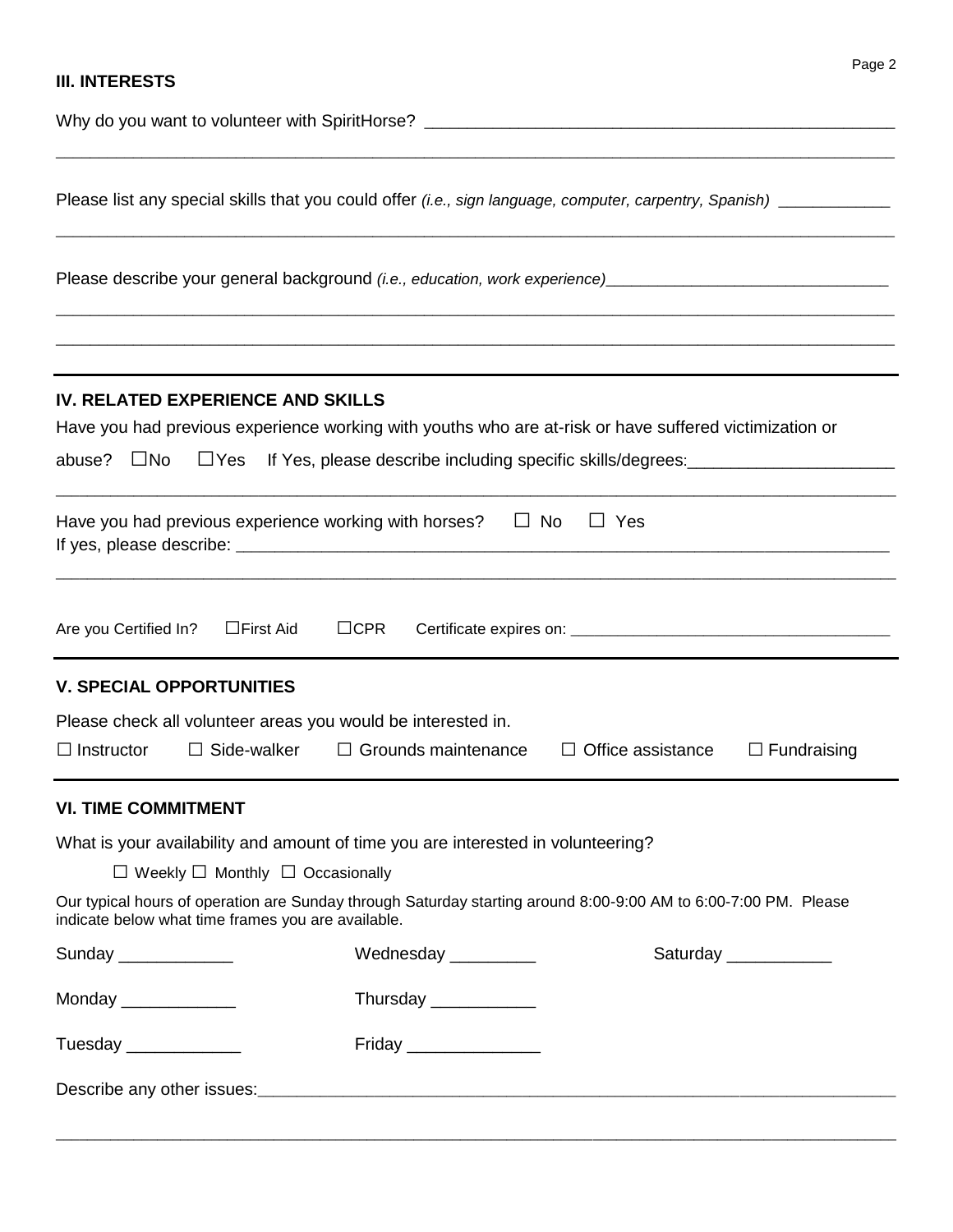# **Volunteer Authorization for Emergency Medical Treatment Form**

 *Specific information is requested in the event the participant is unable to present this information on their own behalf.*

| In the event of an emergency, contact: |  |                 |
|----------------------------------------|--|-----------------|
|                                        |  | Phone: $(\_\_)$ |
|                                        |  | Phone: $(\_\_)$ |
|                                        |  | Phone: $(\_\_)$ |

In the event emergency medical aid treatment is required due to illness or injury during the process of receiving services, or while being on the property of the agency, I authorize SpiritHorse Rehabilitation Center to:

- 1. Secure and retain medical treatment and transportation if needed.
- 2. Release volunteer records upon request to the authorized individual or agency involved in the medical emergency treatment.

### **Consent Plan**

I *DO* give authorization that may include x-ray, surgery, hospitalization, medication, and any treatment procedure deemed "life saving" by the physician. This provision will only be invoked if the emergency contact person(s) above is unable to be reached.

Participant's Signature: \_\_\_\_\_\_\_\_\_\_\_\_\_\_\_\_\_\_\_\_\_\_\_\_\_\_\_\_\_\_\_\_\_\_\_\_\_\_\_\_\_\_\_ Date:\_\_\_\_\_\_\_\_\_\_\_\_\_\_\_\_\_\_\_\_\_ **If under 18 years of age, parent/guardian signature required below.** Signature: \_\_\_\_\_\_\_\_\_\_\_\_\_\_\_\_\_\_\_\_\_\_\_\_\_\_\_\_\_\_\_\_\_\_\_\_\_\_\_\_\_\_\_\_\_\_\_\_\_\_\_\_\_ Date:\_\_\_\_\_\_\_\_\_\_\_\_\_\_\_\_\_\_\_\_\_

# **Non-Consent Plan**

I **DO NOT** give my consent for emergency medical treatment aid in the case of illness or injury during the process of receiving services or while being on the property of the agency. In the event emergency treatment aid is required, I wish the following procedures to take place:

 $\_$  , and the set of the set of the set of the set of the set of the set of the set of the set of the set of the set of the set of the set of the set of the set of the set of the set of the set of the set of the set of th \_\_\_\_\_\_\_\_\_\_\_\_\_\_\_\_\_\_\_\_\_\_\_\_\_\_\_\_\_\_\_\_\_\_\_\_\_\_\_\_\_\_\_\_\_\_\_\_\_\_\_\_\_\_\_\_\_\_\_\_\_\_\_\_\_\_\_\_\_\_\_\_\_\_\_\_\_\_\_\_\_\_\_\_\_\_\_\_\_\_\_\_\_\_\_\_\_\_  $\_$  ,  $\_$  ,  $\_$  ,  $\_$  ,  $\_$  ,  $\_$  ,  $\_$  ,  $\_$  ,  $\_$  ,  $\_$  ,  $\_$  ,  $\_$  ,  $\_$  ,  $\_$  ,  $\_$  ,  $\_$  ,  $\_$  ,  $\_$  ,  $\_$  ,  $\_$  ,  $\_$  ,  $\_$  ,  $\_$  ,  $\_$  ,  $\_$  ,  $\_$  ,  $\_$  ,  $\_$  ,  $\_$  ,  $\_$  ,  $\_$  ,  $\_$  ,  $\_$  ,  $\_$  ,  $\_$  ,  $\_$  ,  $\_$  ,

Participant's Signature: \_\_\_\_\_\_\_\_\_\_\_\_\_\_\_\_\_\_\_\_\_\_\_\_\_\_\_\_\_\_\_\_\_\_\_\_\_\_\_\_\_\_ Date:\_\_\_\_\_\_\_\_\_\_\_\_\_\_\_\_\_\_\_\_\_

| If under 18 years of age, parent/guardian signature required below. |  |
|---------------------------------------------------------------------|--|
|---------------------------------------------------------------------|--|

Signature: \_\_\_\_\_\_\_\_\_\_\_\_\_\_\_\_\_\_\_\_\_\_\_\_\_\_\_\_\_\_\_\_\_\_\_\_\_\_\_\_\_\_\_\_\_\_\_\_\_\_\_\_\_ Date:\_\_\_\_\_\_\_\_\_\_\_\_\_\_\_\_\_\_\_\_\_